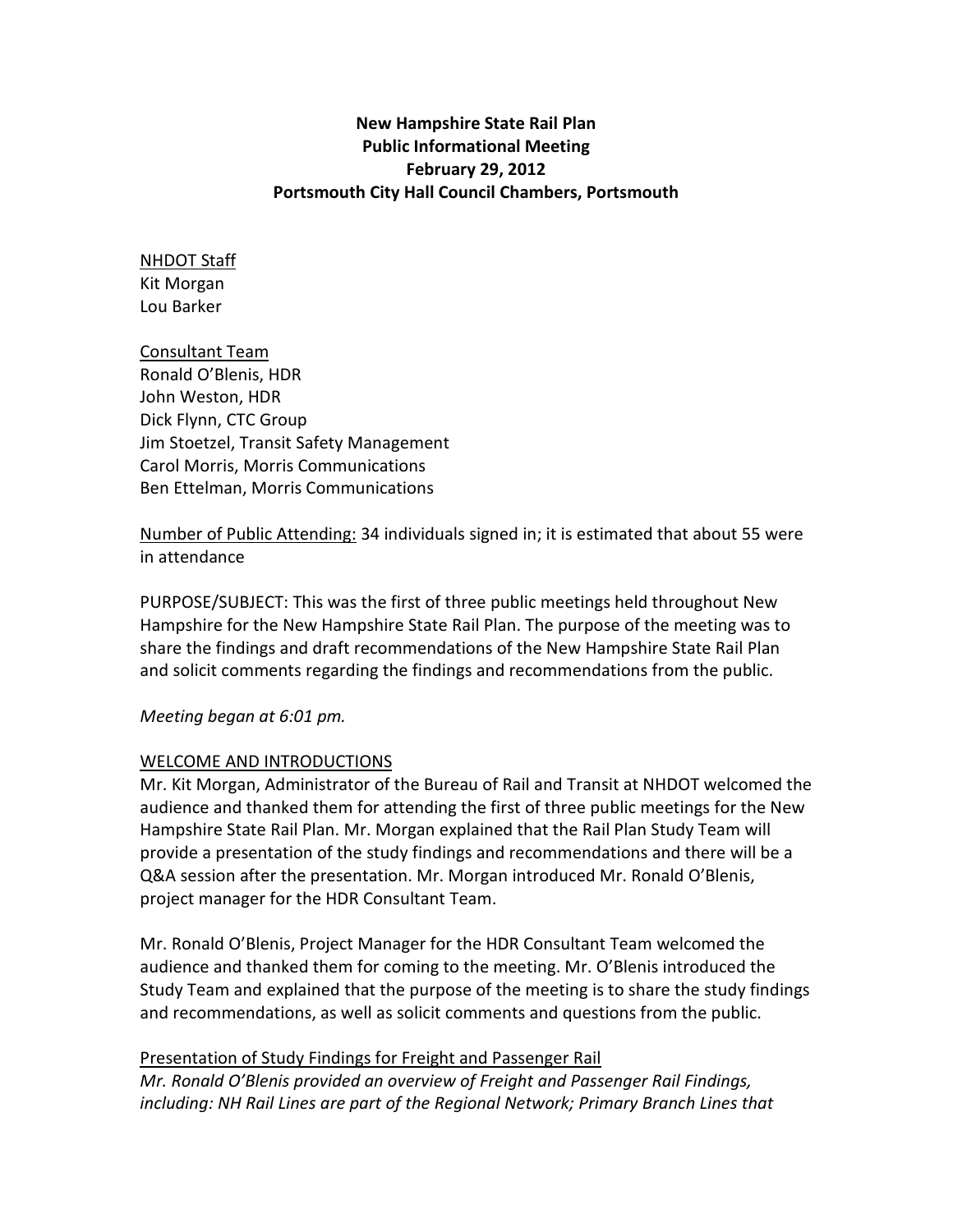carry significant volumes; Secondary Branch Lines serve many NH businesses; A Regional Vision for Passenger Rail; Mainlines carry most are critical to system viability; New Hampshire Freight Rail Trends; New Hampshire freight rail volumes are comparable to most New England states; New Hampshire Freight Traffic Reflects Industry Trends; Management of NH Freight Rail System; New Hampshire has two Amtrak Routes; New England Rail System: Improvements Planned and Underway; NH Passenger Rail Ridership is Growing; Management of Passenger Rail System; Freight Rail Supports the NH Economy; Passenger Rail Provides Mobility Options; Passenger Rail Benefits Economic Development; Rail Can Support Future Transportation Needs.

Mr. Ronald O'Blenis made a presentation regarding Freight Rail Issues: Highway Congestion will increase dramatically by 2040; Changing National Economy Affects NH; Support for Railroad Mainlines; Increasing Carload Weights Enhances Rail Efficiency; Rail Intermodal is Fastest Growing Freight Sector; NH Railroad Branch Lines Serve NH Shippers; Branch Line Traffic Originates/Terminates in NH and Branch Line Issues.

### Presentation of Study Recommendations and Conclusions

Mr. Kit Morgan, Administrator of the Bureau of Rail and Transit at NHDOT presented the Study Draft Recommendations for Freight Rail including: Recommendations for Network Maintenance on Mainlines, Branch Lines as well as recommendations for System-wide Support.

Mr. Kit Morgan of NHDOT made a presentation regarding Passenger Rail Issues, including: Recommended NH Passenger Rail Priorities; Benefits of Shared Freight/Passenger Corridors, Tourist/Excursion Service; Station area development as a rail service component; Regional Support is Needed to Continue Amtrak Services as well as recommendations regarding the Continuance of Existing Services and the Expansion of the Existing System.

Mr. Kit Morgan of NHDOT presented the Study Draft Recommendations for Passenger Rail, including Continuing Existing Services and System Expansion.

Mr. Morgan shared the following Study Conclusions:

- Rail is an important Component of the New Hampshire and Regional Transportation Network.
- Rail Services (freight and passenger) provide multiple benefits for the state, including:
	- o Economic
	- o Environmental
	- o Mobility
- Freight Rail services provide economic benefits to NH businesses
- Passenger Rail services improve mobility to New Hampshire Residents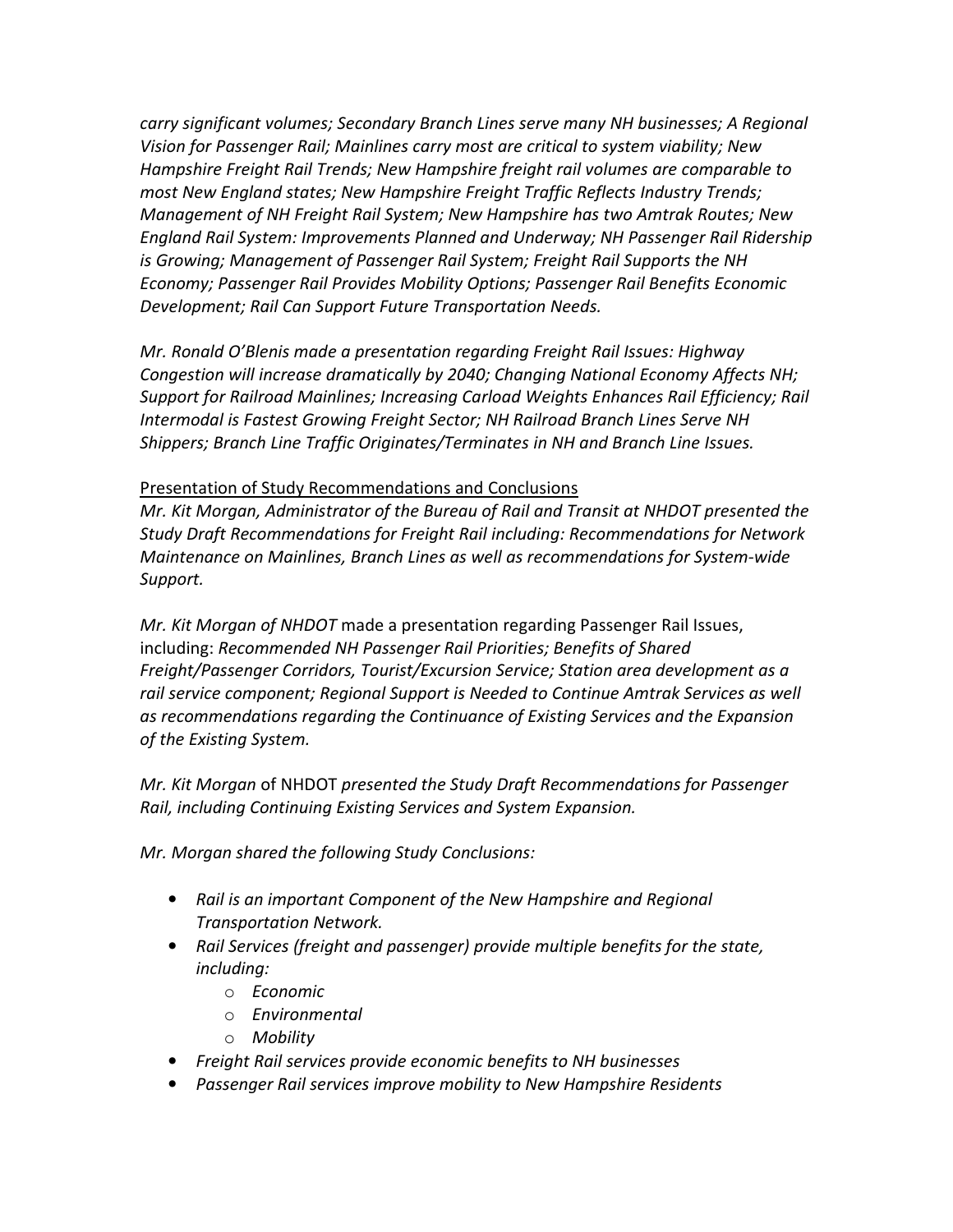• Passenger and Freight together, as the NH Railroad System, is an important resource for the State of New Hampshire

#### Public Discussion

Question: If I live in downtown Portsmouth and I want to take a train to Boston, how do I get to the train station without taking a car? How do we increase the feasibility of people using rail who have never used it before?

Mr. Ronald O'Blenis explained that intermodal connections are a very important element of the plan and one of the recommendations is to plan for the connections not only to the stations but also to desired locations beyond the stations, whether by bus, or other transit mode.

Comment: I don't hear anything specifically about Portsmouth in this plan, particularly regarding passenger rail. You cannot get on a train in Portsmouth to use it regionally. Is it possible to talk about getting train service into Portsmouth, perhaps a spur to a station to pickup the Downeaster, to help with tourism, commutes and local parking?

Comment: The only way to take the train to Boston is to take the Coast Bus to Dover but the timing is not coordinated so you cannot make the train to get to Boston in the morning. I would like to start a train in Portsmouth that goes to Boston, through Exeter. The other idea is to have a circulator transit service in Portsmouth to move people around Portsmouth and to a regional train. I would also like to see train service in Kittery as well, not just Portsmouth.

Comment: I grew up in Portsmouth when you could take the train to Boston. That is still feasible but train service to Kittery is not. There is a market, as well as space for rail service for locations east of I-95, whereas the Downeaster runs west of 95. I support preserving the Hampton branch for potential future use. (note: The Hampton Branch, a segment of the former Portsmouth to Newburyport line, from Portsmouth to Hampton is the rail line subject to potential abandonment. The State of NH currently owns the abandoned segment from Hampton to the state border.)

Comment: Part of the problem is people in New Hampshire think that trains are socialist. The rail system in Portland, Oregon is a great thing to aspire to. The most realistic connection for Portsmouth to Boston is through Newburyport as there is a rail line there. We could also have a shuttle from Portsmouth to Newburyport. There is a lot of interest in Concord and Manchester for passenger rail as well.

Comment: My name is Cliff Sinnott and I work for the Rockingham Planning Commission and over the past decade we have looked at a couple of these ideas that you have mentioned, such as restoring the Hampton branch (note: i.e. passenger service from Portsmouth to Newburyport for connection to existing MBTA commuter service) and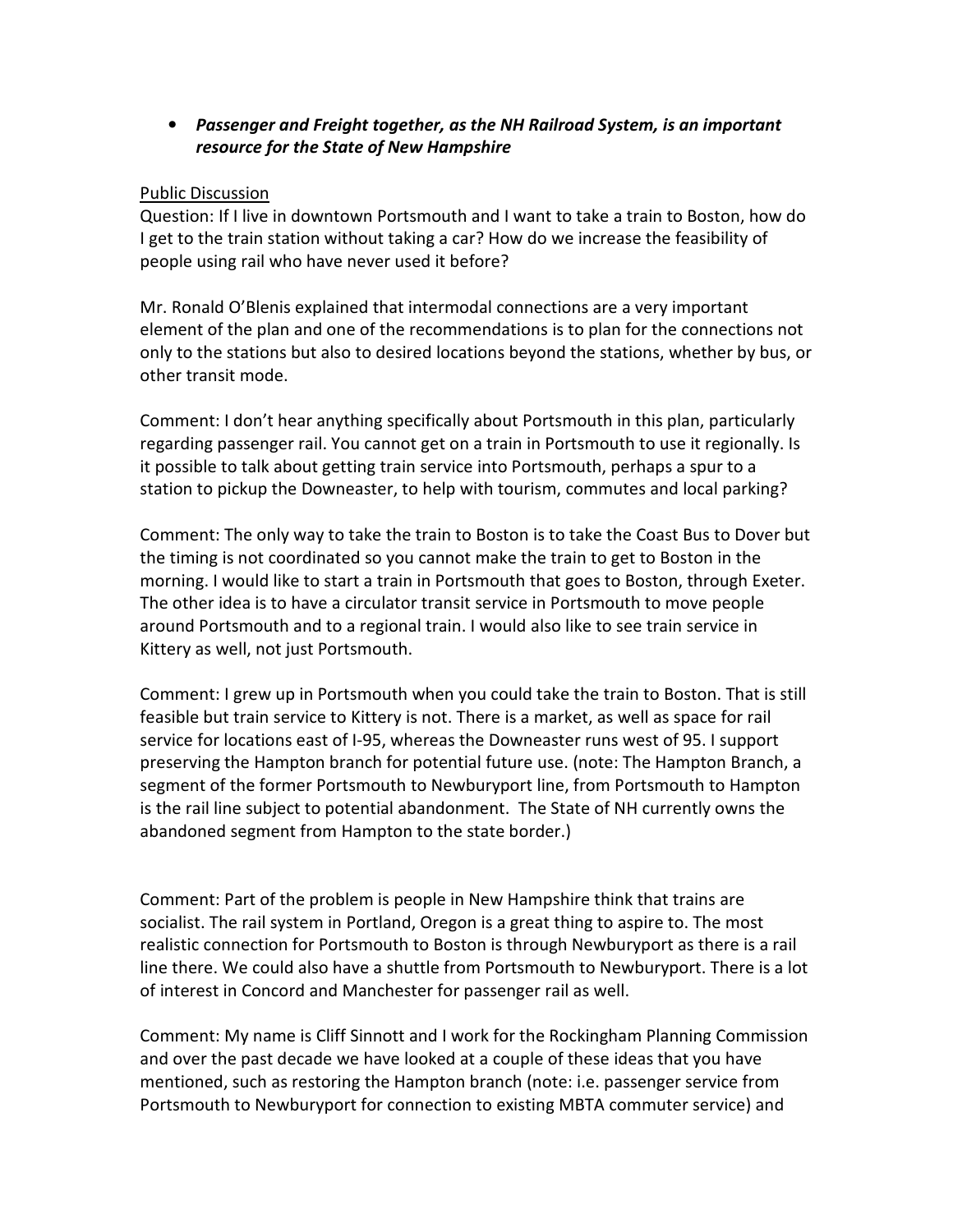shuttle service to Rockingham Junction. On the service to Boston via Newburyport, we looked at this ten years ago. It was expensive and at the time we found that there was not adequate ridership based on costs. Regarding the connection to Portsmouth via Rockingham junction, NHDOT supported and funded both of these studies, but we did not get very far with this, as we could not receive permission to access the condition of line that connects to Rockingham Junction. These ideas take a lot of detailed analysis to find that the investment would be supported by the ridership. Over time, as rail becomes more competitive as a transportation mode, as fuel becomes more expensive, these ideas will get analyzed and the ones that make sense will move forward.

Comment: I have seen the issues with delays on the Downeaster and the process to get it up and running was extremely difficult. The reason that this is successful is because the people who ride the train, the families, the students, the people who don't want a car. It didn't work in the 60s, but in 2012 it does. We have the will from the people; the problem is that the political will is not here in New Hampshire. The political will is the problem in this state. New Hampshire needs to use its CMAQ money to provide a set of equipment for the Downeaster, and it should start in Rochester or Portsmouth. We need New Hampshire to step up to the plate.

Mr. Kit Morgan of NHDOT mentioned that funding was not referred to in the presentation but there will be part of the plan that speaks specifically about funding options and issues. Mr. Morgan continued to explain that a large part of the rail plan is establishing funding priorities, and that the rail plan is a prerequisite to receiving federal grant money for rail projects.

Comment: I'm a monthly commuter from Boston to Exeter on the Downeaster. I would like to ask how we could improve that service. One idea would be to start in Portsmouth. Additionally, there is a gap between 5:40 pm and 11:00 pm for trains departing from Boston heading to points north and that is something that needs to be addressed for improvement.

Mr. Kit Morgan of NHDOT commented that it is possible to discuss some of the needed improvements. In addition, Mr. Morgan explained that the Northern New England Passenger Rail Association (NNEPRA) is in the process of developing their strategic plan, which will outline priorities for improvement and one of the plan's recommendations is increasing coordination. Mr. Morgan also mentioned that NNEPRA is looking at the feasibility of increasing the number of trains.

Comment: Regarding the line from Portsmouth to Boston, to what extent is that right of way protected?

Mr. Kit Morgan of NHDOT replied that in Massachusetts owns the corridor and it is intact. Mr. Morgan explained that the Merrimac Bridge is an obstacle and that there is a bike path in Newburyport but that the basic integrity of the corridor is intact. Mr.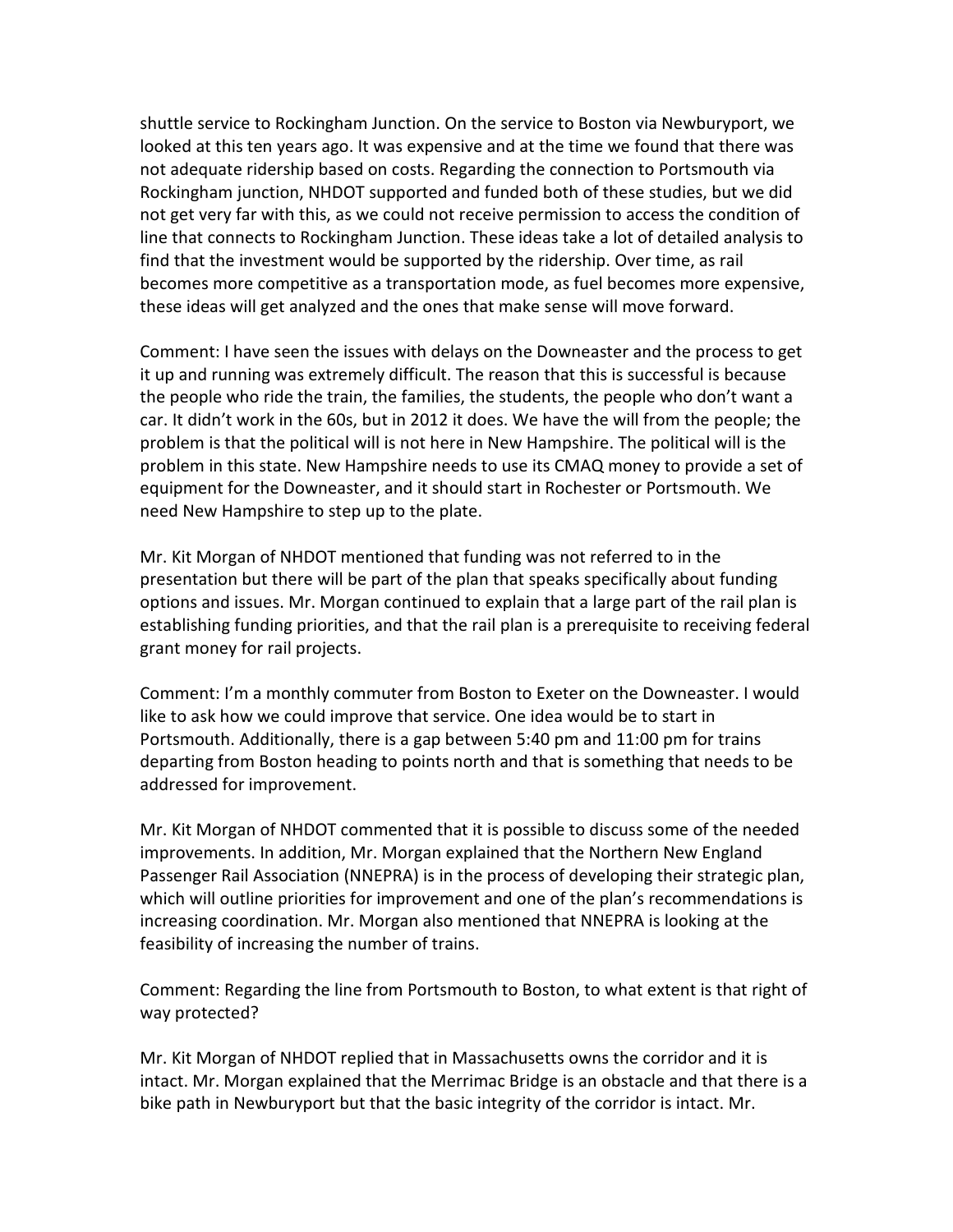Morgan continued to explain that if the State of New Hampshire purchases the remaining 10 miles from PanAm, that the state would own the entire corridor within New Hampshire.

Comment: From a UNH perspective, we have seen five straight years of declining parking permit sales among our student community. With school and automobile costs increasing the automobile is the first thing to go. This year transit use is up 20%. The students voluntarily invest a student fee that pays for buses and pays to support the Downeaster in Durham, and in fact they are asking for more service. The younger generation wants mobility choices. This plan is about vision; this is the first update that is listing priorities and acknowledging the importance passenger rail. I would like to see explicit language on things like passenger rail on the Sarah Mildred Long Bridge. We need to push this to legislators to acknowledge the state's desire for passenger rail. As a citizen of Portsmouth, the backsliding regarding rail funding in Concord appalls me. As voters we need to make sure this is heard in Concord.

Comment: I am manager of operations and planning for the Coast Bus System. We recognize that bus schedules do not line up with train schedule, the Coast tries to keep the train schedules in mind but there are some differing priorities. It is very nice to hear support for transit in our region. To the people who think that rail should not be paid for publicly, I would say that there is no transportation system that is not subsidized in some way in this state. Beyond the Bureau of Rail and Transit at NHDOT, I would like to see this issue moved up farther at NHDOT. There needs to be a mindset to deincentivize road construction and marry that with use of the rail.

Comment: Collaboration is going to be the key to moving forward towards securing existing funds. It is very uncertain what will happen with the Amtrak Downeaster; Maine invested \$8 million and Vermont invested \$4 million in the Downeaster and Vermonter, New Hampshire needs to find ways to invest money. Additionally I would like to see collaboration between transportation agencies and regional planning commissions in order to define what role planning commissions should play. I suggest that role be assisting NHDOT in data collection on items such as identifying weight and clearance upgrades.

Comment: I haven't heard any mention of integrating any of the rail plan with the ITS architecture. Another area I'm concerned with is, when looking at some of the maps, it is time for the rail to get into the fight with the rail to trail folks. We need to look at that and see if all of the rail to trail corridors are rights of way that we want to give up. Also it is worth noting that there is a wide demographic of individuals who ride the Downeaster. Lastly, regarding emergency management, I have not heard any talk regarding evacuation plans and de-conflicting services.

Mr. Kit Morgan of NHDOT replied that, with regards to the rail to trail, the plan mentioned maintaining integrity of corridors and the final plan will have more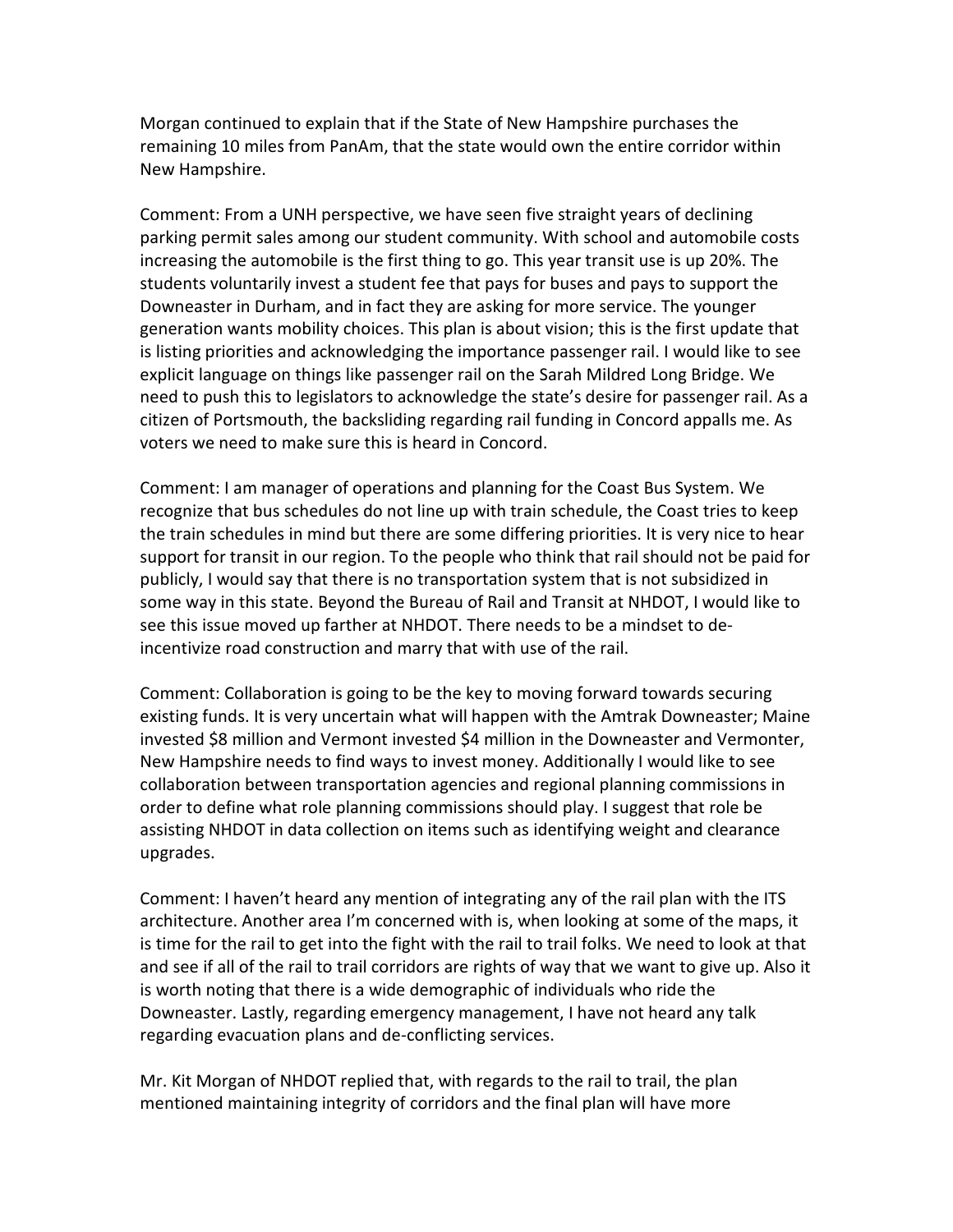discussion on this. Mr. Morgan explained that this will be very challenging as there is a great deal of interest in bike paths and some rail corridors look like they will never come back. Mr. Morgan explained that as the owner of these lines, NHDOT has to decide what improvements to make.

Comment: The rail in Greenland is in very poor shape and it is impractical to consider anything in the way of passenger rail on that track. I also looked at the Coast schedule, to see if I could ride that to Haverhill, and I could not do this feasibly. The one area that is rumored to exist is the area of defense as there is nuclear fuel passing on the railway. This should qualify the area for Department of Defense funding. It is important to run freight in order to make passenger service viable, so we should absolutely look at increasing freight use.

Question: How helpful is PanAm railways with making improvements? Is there still bottleneck issues for freight that cause issues with timely deliveries?

Mr. Kit Morgan of NHDOT commented that the issue of paying for passenger improvements is not something that freight companies invest in. If they can accommodate passenger improvements they know they will benefit but to participate financially in passenger rail improvements is not something that they do. Mr. Morgan explained that PanAm has actively participated in this study and they are cooperating with the plan and that there are capacity constraints to the west and south.

Comment: I did not see any mention of connections to the ports in Portsmouth, Boston or Portland in the plan. I also did not see any connections to the airports, either Manchester or Pease, that would help New Hampshire compete economically on a global level. Smart manufacturing is the largest employment sector in the state and we need to engage this group of people. I would also like to see emphasis on highway maintenance costs versus maintenance costs for rail.

Comment: I have spoken to shippers who want to bring containers into Port, but not if you can't get them out of port, and that means rail. As a group we have heard intermodal and multimodal mentioned repeatedly. Freight rail operations are going to have to fund passenger service. There are opportunities in the EISA of 2007 and also marine highways as we are identified as a corridor.

Comment: My name is Brian Beeler, I am the manager for passenger services for the NNEPRA, and we are excited to partner with New Hampshire as we go through our service development plan. We are excited about this process and we are looking to work with you to develop and expand the Downeaster service.

Comment: I'm from UNH Business School, and I am glad to see the emphasis on freight. I was wondering if you looked at New Hampshire shippers who might be going over the road and shipping by rail from there.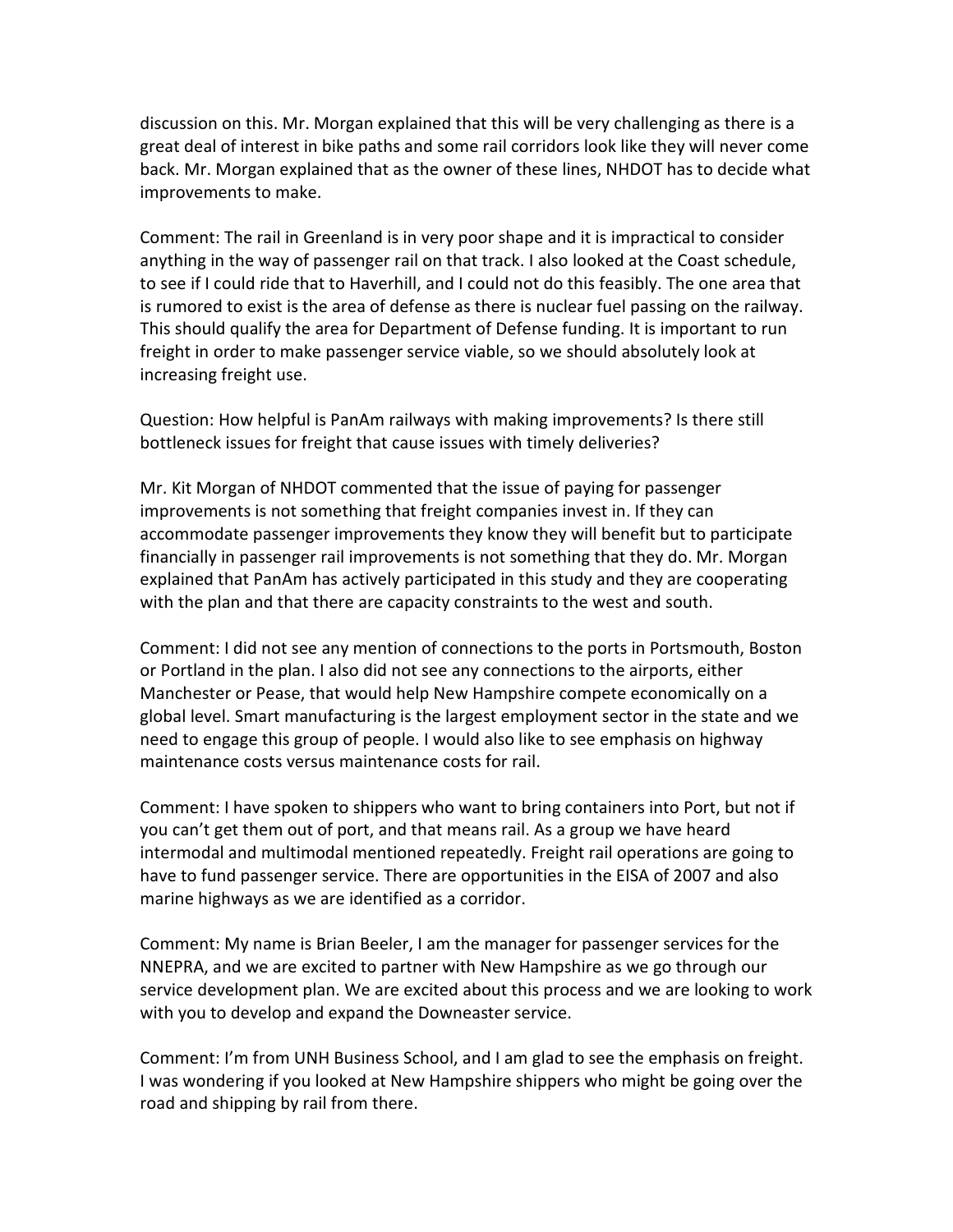Mr. Ron O'Blenis commented that restrictions to improve use of freight by rail have been examined. A potential key opportunity is the use of intermodal container shipped by rail. There are current system restrictions on the Pam Am Railways line that would have the greatest potential to support intermodal shipping. The restrictions include a major tunnel in western Massachusetts. We have engaged the railroads and this topic has been discussed. Mr. O'Blenis explained that there is a desire for Massachusetts to progress the improvements that would make the main line a double stack line. Mr. O'Blenis commented that if the NH Capitol Corridor funded passenger improvements that are going to be studied, one of the questions will be what would be the benefit to freight rail as freight and passenger are very much interconnected.

Comment: I agree with this plan and I think the more detailed the analysis the better, as that will show how a lot of these broad ideas get implemented and allow regional planning commissions to pick up some of these ideas. As far as passenger service, I agree that we need to keep what we have and you have spoken and identified the risks to retaining that capacity. From my perspective, we make the Downeaster incredibly important to this region. I would love it if the plan could do something to identify a path to understanding how New Hampshire could become a real contributor to the Downeaster. Being more coordinated with NNEPRA is a great start. We have to get to the point of being a contributor to the Downeaster regardless to the obstacles. I also wanted to mention that on the issue of the Hampton Branch, all the communities have indicated support for having the right of way protected and I hope that will happen.

Comment: New Hampshire could pick up on making connections with tourists coming into Logan, and attempt to bring more tourism into the state via rail. Local businesses could package accommodations with train in order to market the area.

Comment: The Downeaster has really enhanced our community. For example, on the  $24<sup>th</sup>$  of April, one of the conductors is coming to read a train story at the children's wing at the Exeter Public Library. In terms of preserving what we have currently, my concern is that the state will look the other way because people always put price tags on rail. There have been a lot of price tags on extending I-93 but you don't see that receive negative publicity in the paper. In New Hampshire the rail corridor costs are front-page news. There is a bias, and the state of New Hampshire deserves a quality transportation system.

Question: Where are negotiations at regarding the Hampton Branch with Pan Am?

Mr. Kit Morgan of NHDOT explained that the state is not in negotiations yet, there has been dialogue and they know we are interested but the formal abandonment process has not been completed yet, though that should happen soon. Mr. Morgan explained that at that point the state could begin negotiations and once value has been established it is matter of identifying funding sources. Mr. Morgan explained that New